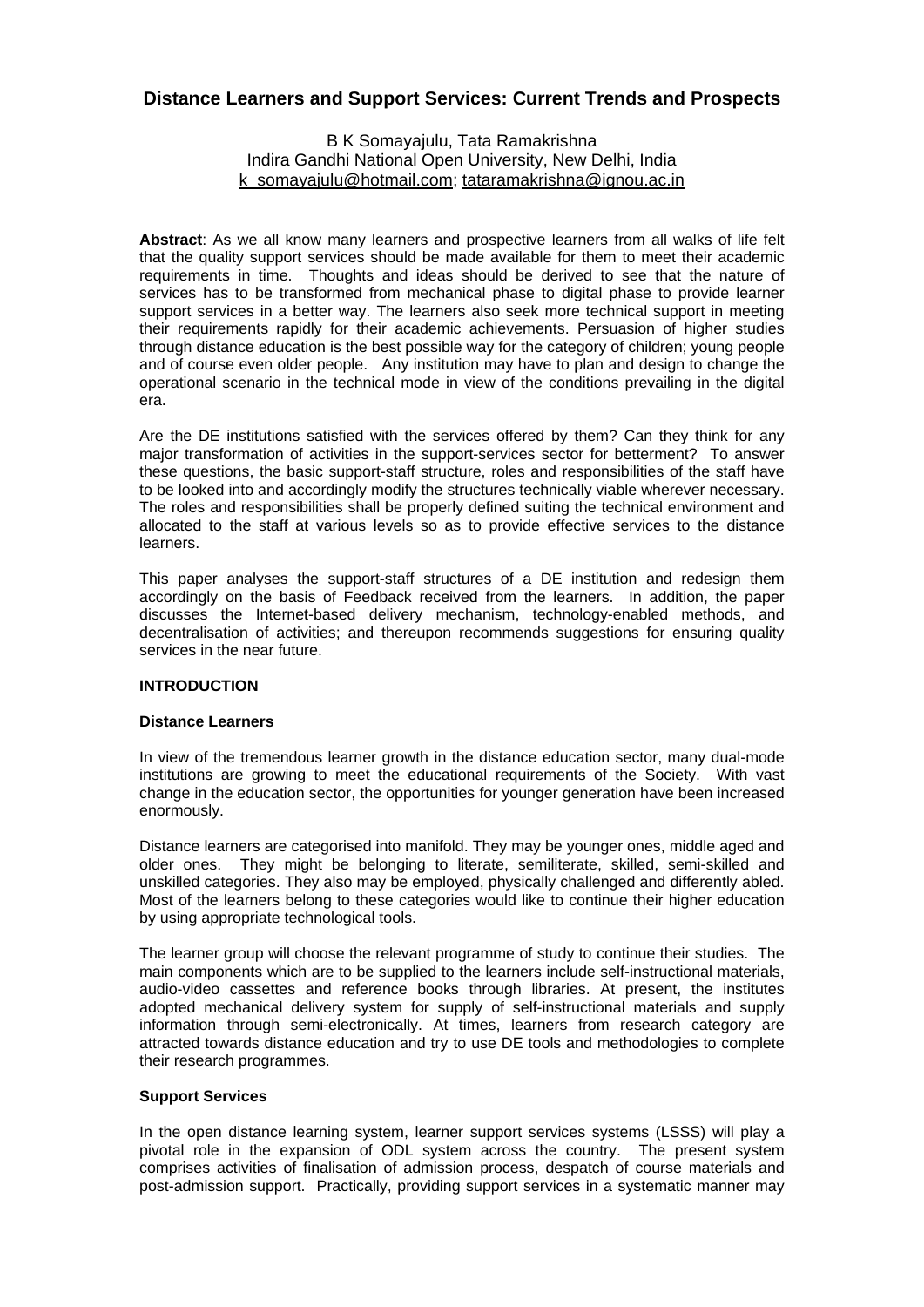not be easier task. The SSS has to be designed and developed in such a way which may facilitate learner community.

According to Alan Tait of the UKOU, who narrated in detail about the Learner Support Services.

*"The systems have to be developed which do not hamper the institutional needs by paperwork, meetings and other such activities. They will also diminish the potential for the fulfilment of key quality indicators such as respect for students or timely response to the learners.* The development and running of managerial processes to support the delivery of *services to learners in ODL, where there is a high degree of invisibility, is not an easy task. The distinctions between single and dual-mode institutions are particularly significant, and the revolution which new technologies bring is difficult to foresee with any precision.* 

*Non-academic support consists of: advising: giving information, exploring problems and suggesting directions; assessment, giving feedback to the individual on non-academic aptitudes and skills, action: practical help to promote study, advocacy: making out a case for*  funding, writing a reference; agitation: promoting changes within the institution to benefit *students; administration: organising student support*."

Generally every learner is expected better support services from the institution where he has enrolled. The institution shall recognise the basic needs of the learners and try to fulfil them to the best of its abilities. The institutions should understand the effects of the learners when the needs are not fulfilled.

The support services identified mainly in the fields of Establishment of Centres, Registration; Material Distribution; Library; Media; Examination & Evaluation for the distance learner community. Apart from this, the institution should ensure the availability of qualitative study materials before launching any programme of study. The Services and its activities involved are being discussed in the following paragraphs.

### **1) Establishment & Maintenance of Regional/Study Centres**

- Locations should be identified geographically
- The centres should be equipped with minimum educational infrastructural facilities
- Technological facilities should be provided to the centres
- Ensure that the centres should be managed in a purposeful manner.

#### **2) Information Services**

- About Academic Programmes,
- Encourage prospective learners who desire to pursue their studies through distance mode.
- To provide information about admission procedures and schedules,
- About the ODL system and methodology including counselling & assignment schedules, induction, library, tele-interactive sessions, despatch of Course materials and Examination System.

#### **3) Pre-Admission Services**

The prospectus-cum-application forms for academic programmes should be made available to the prospective learner community at various places where these can be easily accessed by the learners. The information in respect of these programmes should be provided by various means such as posters, mailing, e-mailing and media. These documents should be made available to the learners at affordable prices.

#### **4) Post-Admission Services**

- **Material Despatch**
- **Library Services**
- Examination & Evaluation Services
- Financial support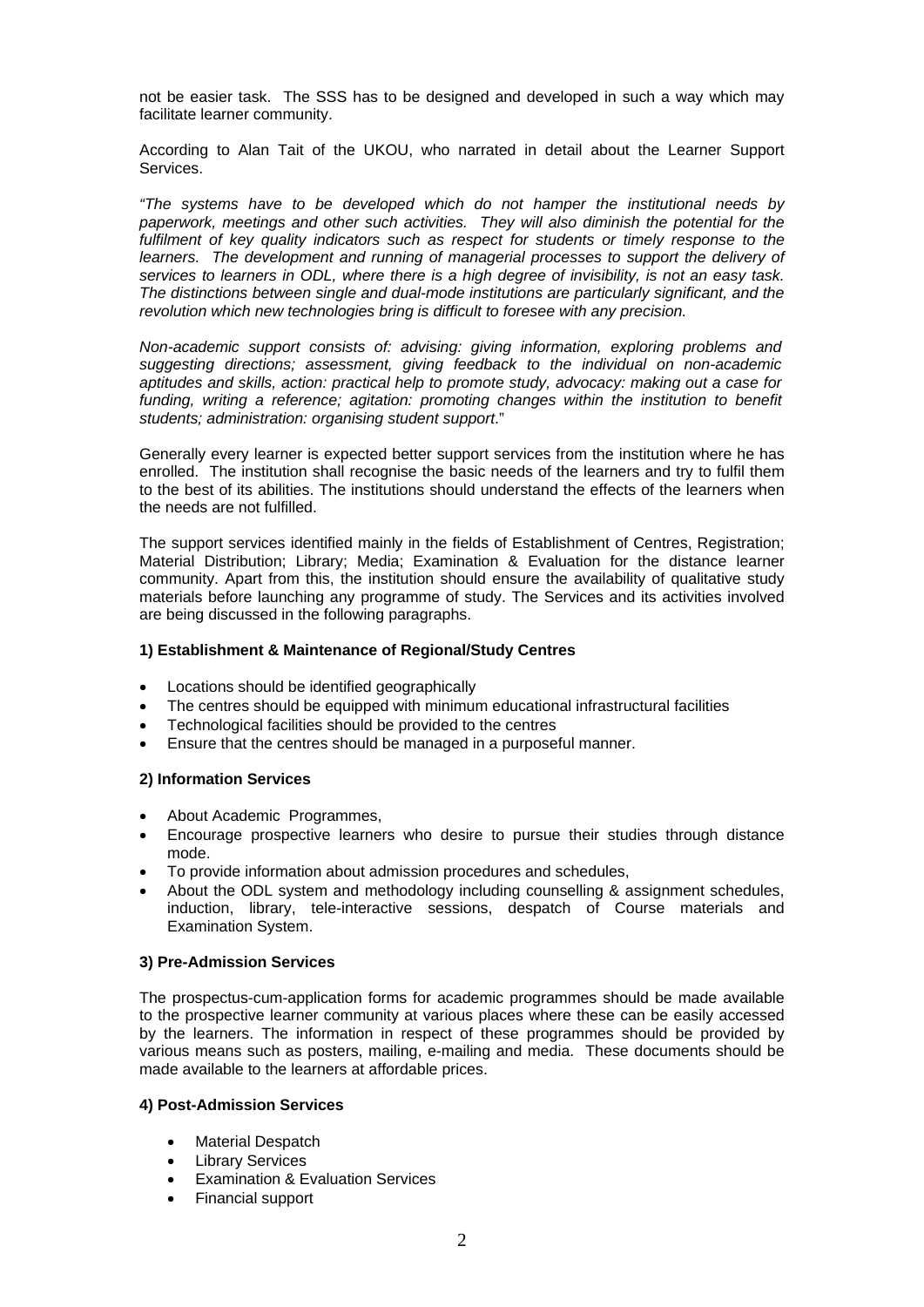- **Technological Services**
- Media Services
- **Other Services** 
	- *Change of Address*
	- *Change of Electives*
	- *Change of Medium of Instruction*
	- *Processing of Credit Exemption requests*
	- *Inter-centre transfers*
	- *Issue of ID cards*
	- *Issue of Migration Certificate*
	- *Arrangement of contact programmes*

### **Material Despatch**

- Procurement of stationery for despatch of course materials.
- Collection and storage of printed course materials.
- Storing, packaging the materials
- Scheduling the distribution to avoid inconvenience to the learners
- Generating the address labels
- Collection and storage of audio/video programmes
- Distribution of printed materials, and audio/video programmes to the Regional Centres and Study Centres.
- Maintenance of records of course materials received, dispatched, etc.
- Updating the inventory
- Responding to learners' complaints about non-receipt of course materials

## **Library Services**

- To develop appropriate collections in various disciplines to meet the needs of the clientele of the libraries of the University, Regional & Study Centres;
- To provide reading, lending, reference, information and documentation facilities to all categories of staff and students;
- To develop a special collection of distance education books and journals at the libraries
- Circulation service including Inter Library Loan
- Reference & Referral
- User quidance
- Bibliographies/Indexes
- Online Public Access Catalogue (OPAC)
- CD-ROM search
- Microform search
- Online Databases
- Reprography
- Lamination & Spiral binding

### **Examination and Evaluation Services**

- Preparation of guidelines for the conduct of examinations and evaluation of assignments.
- Conducting entrance tests for admission to programmes, wherever necessary.
- Selection of examination centres, appointment of paper setters and coordination of all work relating to the setting of question papers.
- Printing, storage and despatch of question papers and answer books to examination centres.
- Arrangements for evaluation of answer scripts, scrutiny of the answer sheets and preparation of award lists.
- Processing of admissions to programmes involving test results, and maintenance of data on courses chosen by students, etc.
- Preparation of labels and lists of candidates admitted to various programmes.
- Evaluation of computer marked assignments and entering the scores in learners' grade cards along with the scores of Tutor Marked Assignments (TMAs).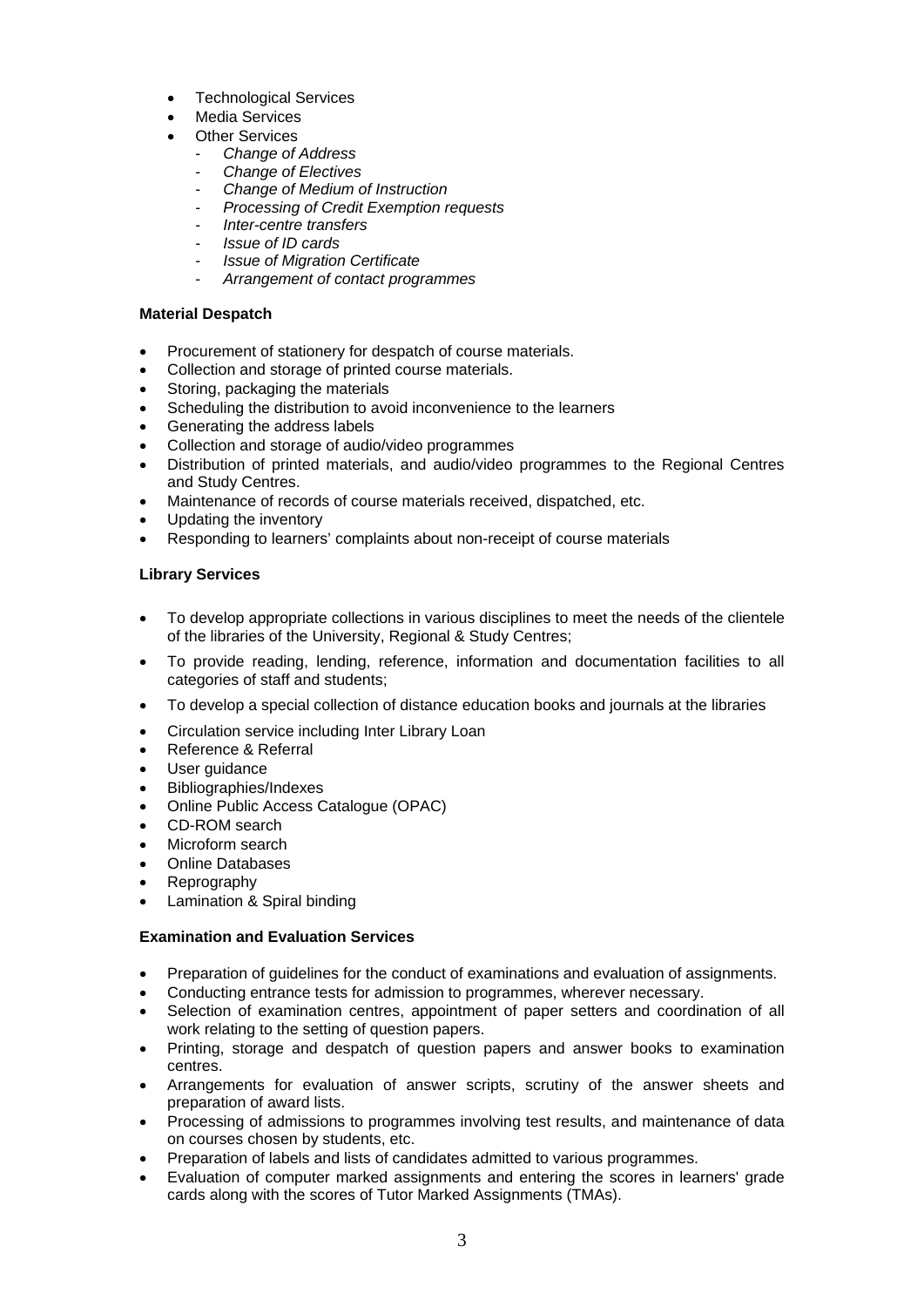- Preparation of grade cards on the basis of the results of term-end examinations.
- Processing of examination results.
- Despatch of grade/result cards to students.
- Preparation of certificates/diplomas/degrees to be awarded to successful students.
- Consideration of the cases of the use of unfair means in examinations.
- Development of guidelines for assessment of assignments and printing of assessment sheets.
- Continuous assessment of students' performance through assignments and entering the awards in the students' records.
- Collection of project reports and their evaluation.
- Analysis of examination results.
- Development of new methods of assessment/evaluation.

### **Financial Support**

Financial assistance to the needy learners in terms of subsidy in course fee and free course material, etc. may be provided as per the norms of the Institution.

#### **Technological Services**

- Set up & Maintenance of Computer Laboratories
- Introduction of Menu-driven training programmes
- Web hosting, development and maintenance
- Providing Networking facilities at Centres
- Providing ICT resources

### **Media Services**

- Production of audio/video programmes;
- Arranging Teleconferencing sessions,
- Interactive radio counselling sessions
- Conduct of Induction Programmes through tele-conferencing mode.

#### **Other Services**

#### *Change of Address*

Learners will move from one place to another due to their occupational causes or otherwise. The learners' profile need to be updated accordingly. Communication is an important tool in the system; special care has to be taken to update the learner profile. Similarly in respect of change of study centre/regional centre, the institution has to develop a mechanism facilitating the learner.

#### *Change of Medium, Electives and Programme*

As part of the flexibility, the learners after having registered once, they may be given a facility to change the subjects and medium of instruction. Such requests shall be processed by the staff as per the provisions made by the institution

#### *Issue of Identity Cards*

The ID cards are issued to the learners, which can be used for availing library facilities, attending classes and other purposes

#### *Migration Certificate*

Migration Certificate is issued to the learners who have completed the academic programme from the institution

#### *Arrangement of Contact Programmes*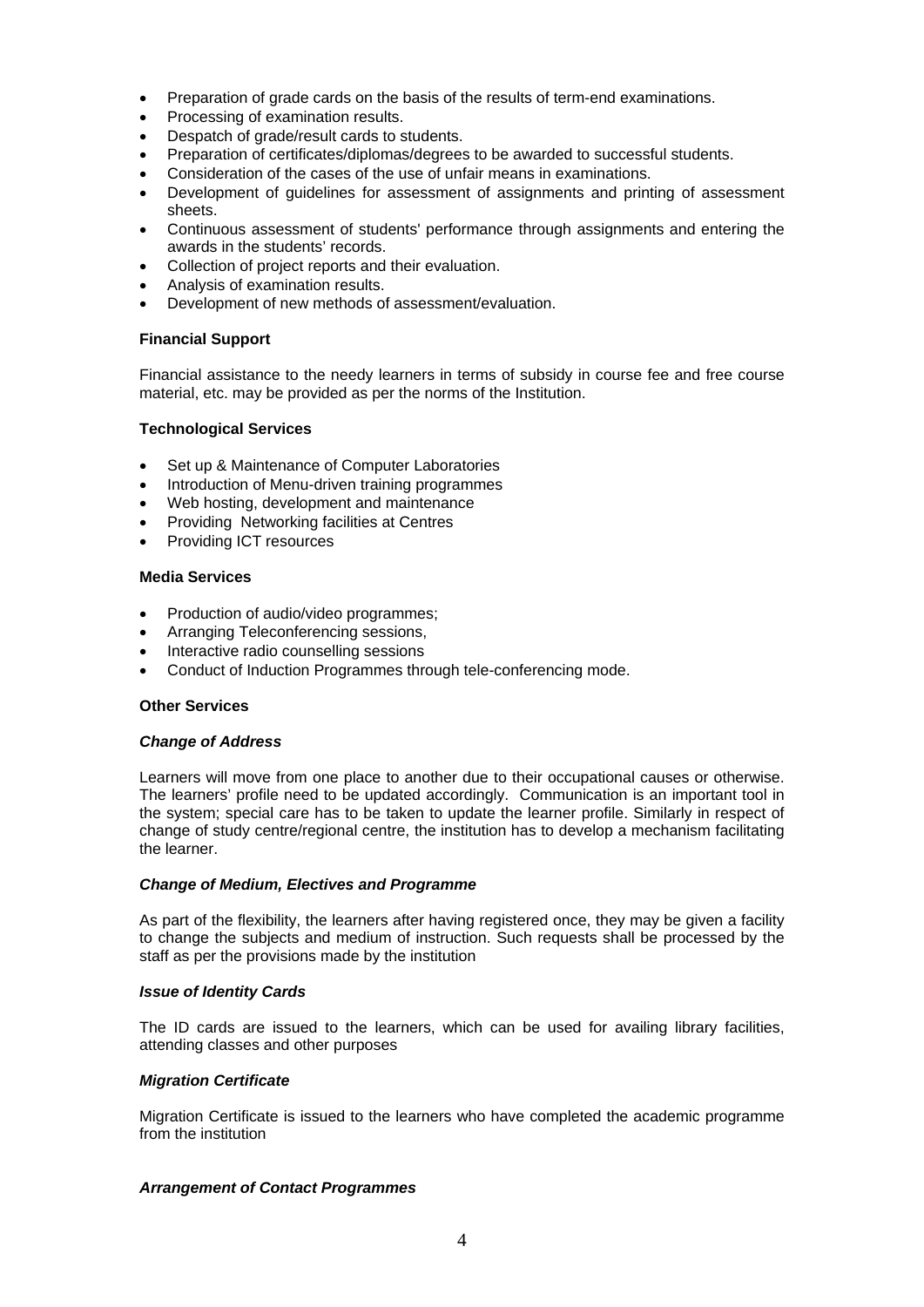The counselling schedules and teleconferencing schedules are to be prepared and sent to the learners. Audio/Video and Computer facilities are also to be arranged simultaneously during the counselling sessions.

### **ANALYSIS OF PERFORMANCE OF THE LEARNER SUPPORT SERVICE SYSTEM(LSSS)**

LSSS is the crucial component of success in ODL and learners are attracted when they see value in undergoing education through distance education. Since learners come from a traditional system, in the beginning they are not able to appreciate the unique features of ODL. Counselling is very important before joining and an informative approach has to be adopted to woo the learners. Timely feedback is also very important component in ODL. Feedback can help in increasing retention ratio and completion ratio. In view of the prevailing circumstances in the LSSS, distance learners may be contacted to know what exactly a kind of support they aspire by posing a questionnaire to them.

About 1000 distance learners pursuing different programmes contacted randomly to know about the performance of the services rendered by the DE institution. They have been asked about 25 questions on the services indicated at A to I below.



### **Services**

Comfortable in getting Admissions **A**  Right information on Student Queries **B Availability of Post Admission Activities** Assignment Services (Problems) **D**  Examination related Services **E**  Requirement of ICT Support **F** Improvement in the Existing System **G**  Staff Attitude towards Learners **H**  Availability of Media facilities **I** 

In response to the questionnaire, 18 learners were responded. In view of my experience in the ODL system and zeal to do something for the learner community, forced me to analyse the data with this meagre statistics. Learners opined that in respect of getting admissions is very comfortable and easy process. But they are not having correct information on their queries. So far as post-admission activities and examination services are concerned the learners are divided into two equal groups. Most of the learners do not have clarity on utilisation of satellite services and audio/video programmes. But they want that the a/v programmes should be available at contact centres. The learners desired to see a big change in the attitude of the staff of the institution. They feel that they are having more problems in the assignments and the reflection of grades in the Grade card. Interestingly, most of the learners would like to have ICT-based support service system. All learners need the improvement of the system. The survey clearly mentioned that there is a need for re-design of the entire support service system.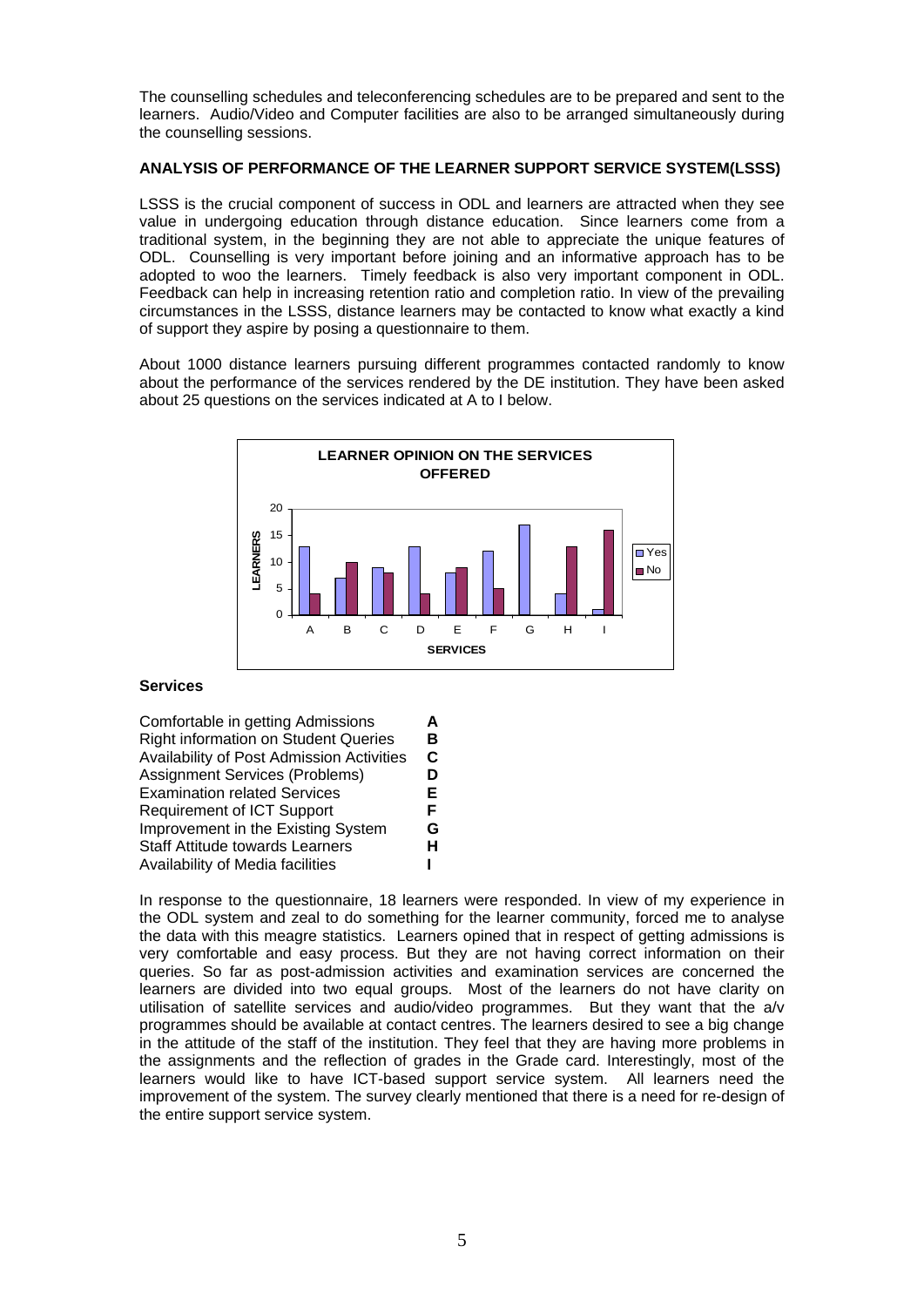### **INSTITUTIONAL IMPERATIVES**

#### **Design & Development of Support Service System**

The functional units have to be designed and developed in a structural form. The caricatures of these structures should keep in the rooms of Heads of the Units to have clear cut guidance for the staff of the concerned unit. Sometimes, it also helps learners when they want to enter in the room of the head of the Unit to interact with him for a clarification or advice, they will get some answers immediately after having glance the structural form of the unit in the room before the interaction starts with the head. The Units should be designed with technologyenabled structures. Software programmes are to be developed for effective implantation of the activities through technology-enabled methods.

The personnel working in these units feel that they are doing productive jobs. The personnel should be given training on the activities to be performed with firm commitment. In order to provide better services to distance learners effectively and carry out various functions of a functional unit smoothly, it is imperative to have sub-units established within the unit and ICT should be implemented in each of these units. The following three components shall be kept in view while designing the structures for units and sub-units.

Appointment of Staff Roles and Responsibilities **Training** 

#### **Appointment of Staff**

Institutions are adopting different methods to appoint its staff according to the requirement and necessity. In general, the role at the corporate level management includes evolving strategies and framing policies and guidelines; at the middle level management includes design, formulation, appointment of staff, and assignment of the activities to various units and fix responsibilities; and at the lower level management includes the activities/tasks are actually performed and executed.

It is necessary for the appointment to have a job description which makes clear what is to be assigned and the specification which makes clear the essential and desirable qualifications, experience and skills. The job description i.e. roles and responsibilities should include coordination between job-performer and the job-provider.

#### **Roles and Responsibilities**

The responsibilities as stated above are to be re-defined to pave the way for decentralisation and technology orientation and allocated to the staff as per the structure defined for a particular unit. As far as student registration unit is concerned, activities pertaining to that As far as student registration unit is concerned, activities pertaining to that section are mainly student related. These activities could be made up of ICT-support basis to meet the learner requirement. For example, an activity of supply of examination application form and submission of filled-in exam form could be done either through on-line or by way of decentralised process. Like-wise other activities could also be followed in a similar way. When the responsibilities of the units are defined, these should be examined meticulously and sequentially designed without any implications and complications for execution of the jobs smoothly. When the responsibilities are assigned to a staff member, the managers have to ensure that the staff member may not be onerous.

### **Training**

Training programmes have to be conducted for the staff to motivate and for better understanding about the activities to be performed by them at frequent intervals. Apart from this, training programmes on technological applications may also be conducted for the staff to acquaint with ICT-application oriented performance. The management should adopt innovative methods and approaches for organising training programmes for the staff. These training programmes will definitely increase the potential of the employees and motivate them to yield good results.